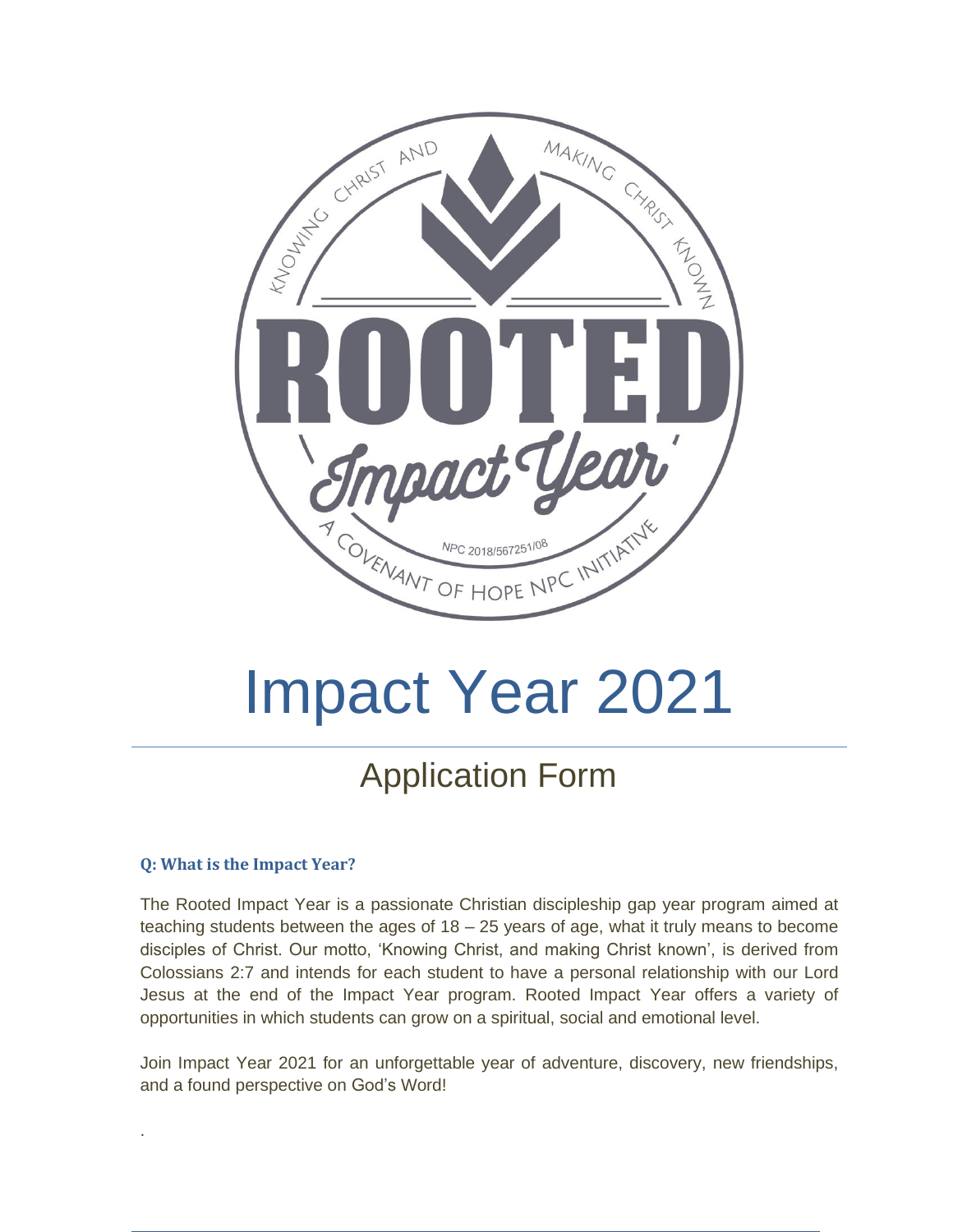

#### **SELECTION**

Applications for Impact Year 2021 close on **January the 10th of 2021**. Once an application accompanied with all the required documents have been submitted, a telephonic interview will be arranged with the applicant. Applicants will be informed whether or not they have been accepted into the Impact Year Program as soon as possible.

Impact Year 2021 commences on **February the 3rd of 2021**, and ends on the **30th of October 2021**.

Apply as soon as possible to avoid disappointment!

#### **RESERVATION**

Once an application has been processed, said applicant will be notified of the results as soon as possible. Full and punctual payment of the registration fees will then be the only way to secure the selected candidate's place in Impact Year 2021!

#### **COST**

The cost of **Impact Year 2021** amounts to **R25,000**. The fees include tuition fees, study material, accommodation, meals (including meals en route), team apparel, and the kick-off camp. It also covers all Impact Year related social, recreational, evangelism trips and activities (Excludes international Tour). Personal toiletries, medication, refreshments on excursions and pocket-money for trips and outreaches are **not included**.

Registration fees of **R10,000** are payable after selection confirmation, on or before January the 27th of 2021 to secure a selected student's place in Impact 2021. These registration fees are **nonrefundable**. An original signed contract and an indemnity form must accompany the student on arrival. The outstanding balance can be settled once-off (20% discount) or in monthly installments of R2,500 per month, over the duration of six months.

#### **ACCOMMODATION AND MEALS**

Accommodation, facilities and weekday meals are provided by Latter Rain Mission.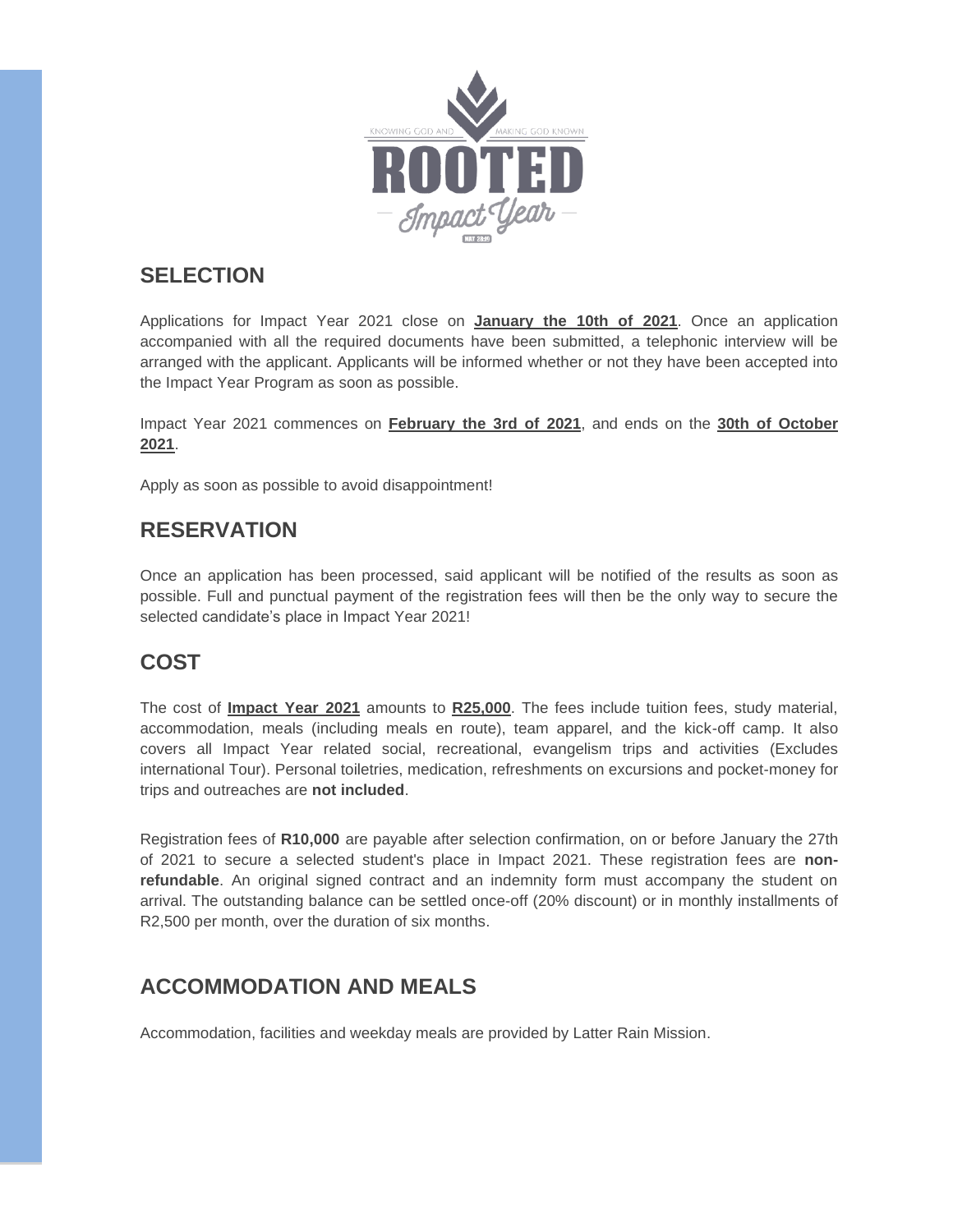

#### **PACKAGES**

# IMPACT 2021

- ✓ Includes LRMI Subsidised package
- Excludes Year End Tour
- $\checkmark$  Theological Training
- ✓ Outreaches & Mission Trips
- $\checkmark$  Recreational Activities
- ✓ Christian Mentoring & Guidance

**R 25,000**

✓ Team Apparel

### UP FRONT

- *Registration Fee* R 10,000
- *Balance* R 15,000
- *Once off discount* - R 5,000

**R 20,000 R 25,000**

*Balance settled by February 3, 2021 Balance settled by August 31, 2021*

# **MONTHLY**

R 10,000 *Registration Fee*

R 15,000 *Balance*

Balance payable in six monthly instalments of **R 2,500.**

## LRMI SUBSIDISED

- ✓ 1 Year full accomodation
- $\checkmark$  Daily meals
- $\checkmark$  Use of LRMI facilities
- ✓ Use of LRMI assets
- $\checkmark$  Security, water, electricity

# **R 55,000**

#### **LATTER RAIN MISSION INTERNATIONAL**

By choosing our Impact Year 2021 package, students automatically enjoy the free benefits of Latter Rain Mission International facilities.

The estimate value of these benefits amounts to R55,00 per student.

# **DPTIONAL**

- Excludes IMPACT 2021 Package
- Excludes LRMI Subsidised Package

**R 35,000**

- ✓ Airfares
- ✓ Accomodation
- $\checkmark$  Tour guides
- $\checkmark$  Trip fares
- $\checkmark$  Inc. Tour, entry fees, tips

APPLY FOR AN OPTIONAL INTERNATIONAL TOUR

From India to Israel and beyond, Impact Year undertakes an international mission trip every year. We plan to embark on yet another tour in 2021. This package is exclusively for the *End Year Tour* and excludes the Impact 2021 Package as seen above.

This package may be subject to the terms and conditions of the independent tour operators and orginasation.

Visit: [www.impact-year.org.za](http://www.impact-year.org.za/) for more info.

*\*Terms and Conditions*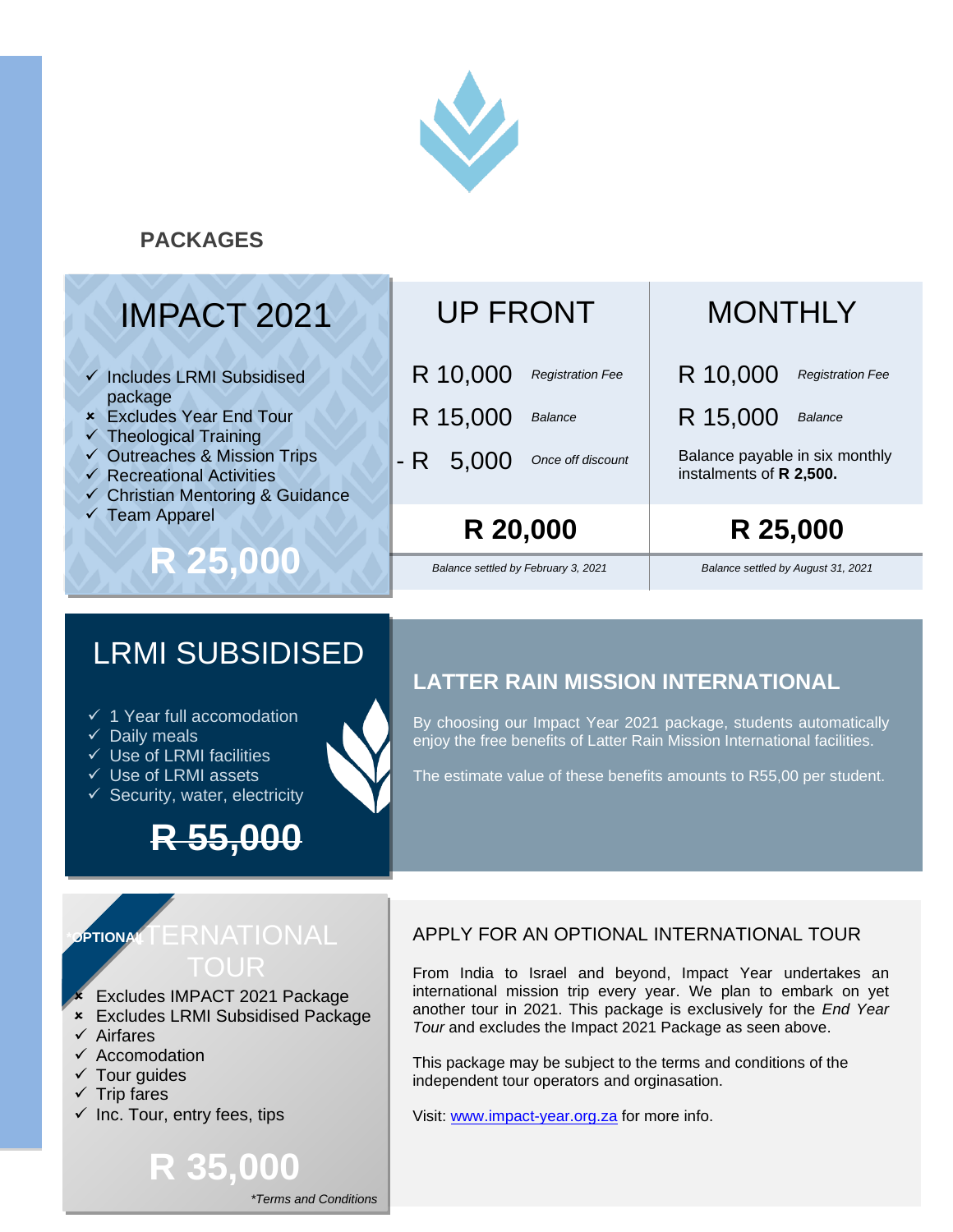

#### **IMPACT YEAR POLICY AND RULES**

All Impact Year values are based on Biblical principles, unshakable character, and uncompromising moral standards. Impact Year rules create a safe environment where students can freely develop spiritually, personally and emotionally.

We do not tolerate any immoral behavior, clubbing, drinking, drugs or smoking. Students are fully responsible for their own behavior. LRMI reserves the right to require any student on the premises or under Impact Year's care, to undergo a drug test/similarat any given time, where suspicious or compromising behaviour are noticed or reported.

#### **PREREQUISITES**

- The Impact Year is a bilingual program, namely Afrikaans and English. Students are required to be fluent in both languages.
- National Senior Certificate
- Aged between 18 25 years
- Unmarried
- No dependants
- Passport valid until 2023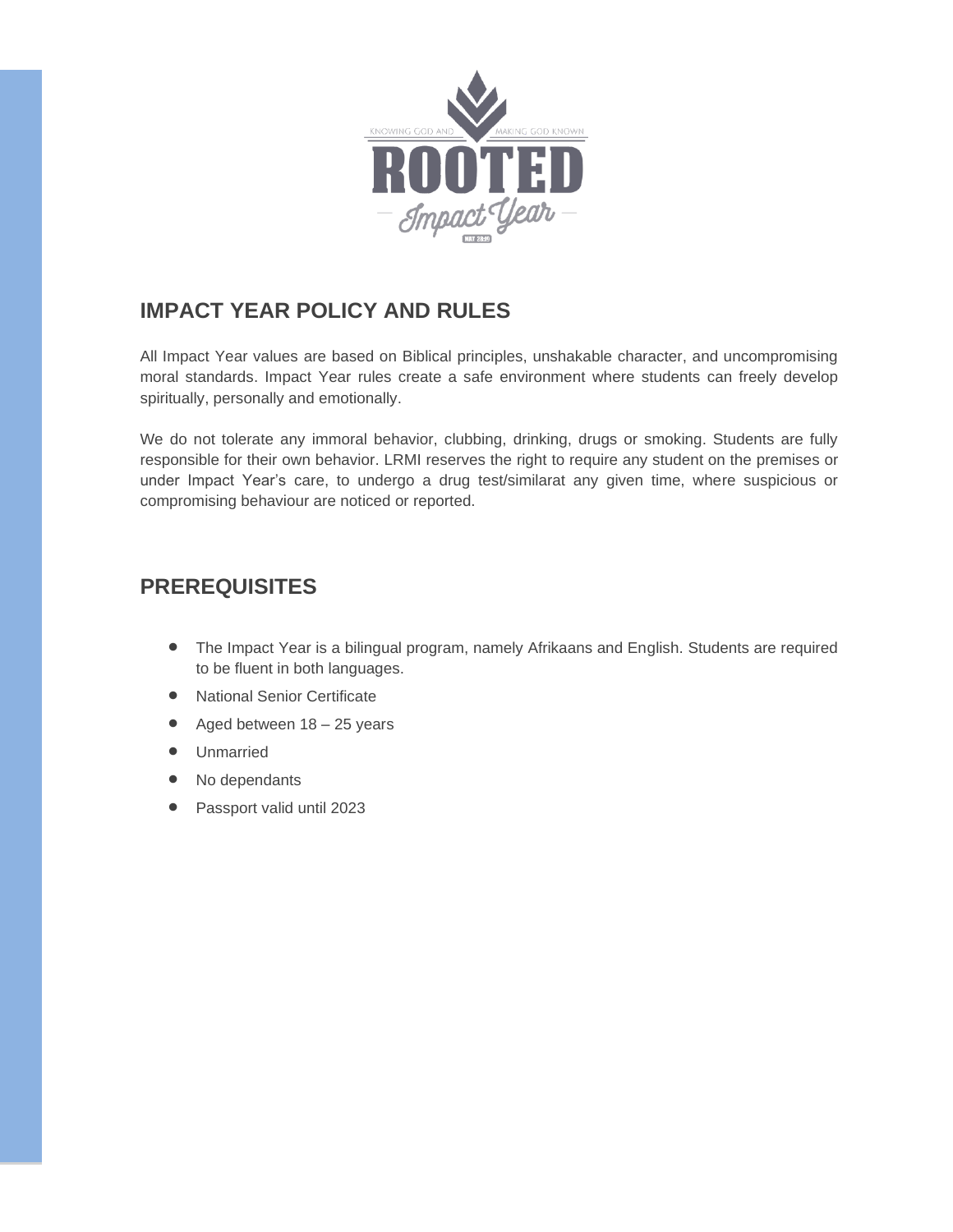

### **2021 Application Form**

#### **Student information**

| Surname:                                                                  |        |  |  |            |              |  |      |                        |  |  |           |  |  |
|---------------------------------------------------------------------------|--------|--|--|------------|--------------|--|------|------------------------|--|--|-----------|--|--|
| <b>Full Names:</b>                                                        |        |  |  |            |              |  |      |                        |  |  |           |  |  |
| Nickname:                                                                 |        |  |  |            | Gender:      |  | Male |                        |  |  | Female    |  |  |
| Date of Birth:                                                            |        |  |  |            |              |  |      | Home<br>Language:      |  |  |           |  |  |
| ID number:                                                                |        |  |  |            |              |  |      |                        |  |  |           |  |  |
| Email:                                                                    |        |  |  |            |              |  |      |                        |  |  |           |  |  |
| Cell Number:                                                              |        |  |  |            | Home Number: |  |      |                        |  |  |           |  |  |
| Postal Address:                                                           |        |  |  |            |              |  |      |                        |  |  |           |  |  |
| <b>Residential</b><br>Address:                                            |        |  |  |            |              |  |      |                        |  |  |           |  |  |
| Church<br>Relation:                                                       |        |  |  |            |              |  |      |                        |  |  |           |  |  |
| School of<br>Matriculation:                                               |        |  |  |            |              |  |      |                        |  |  |           |  |  |
| Year:                                                                     |        |  |  | Exemption: |              |  | Yes  |                        |  |  | <b>No</b> |  |  |
| Do you intend to study part time<br>during the course of the Impact Year? |        |  |  |            |              |  | Yes  |                        |  |  | <b>No</b> |  |  |
| Relationship Status:                                                      | Single |  |  |            |              |  |      | Committed relationship |  |  |           |  |  |
| Name:                                                                     |        |  |  | Gender:    |              |  | Male |                        |  |  | Female    |  |  |
| <b>Contact Number:</b>                                                    |        |  |  |            |              |  |      |                        |  |  |           |  |  |
| Duration of relationship:                                                 |        |  |  |            |              |  |      |                        |  |  |           |  |  |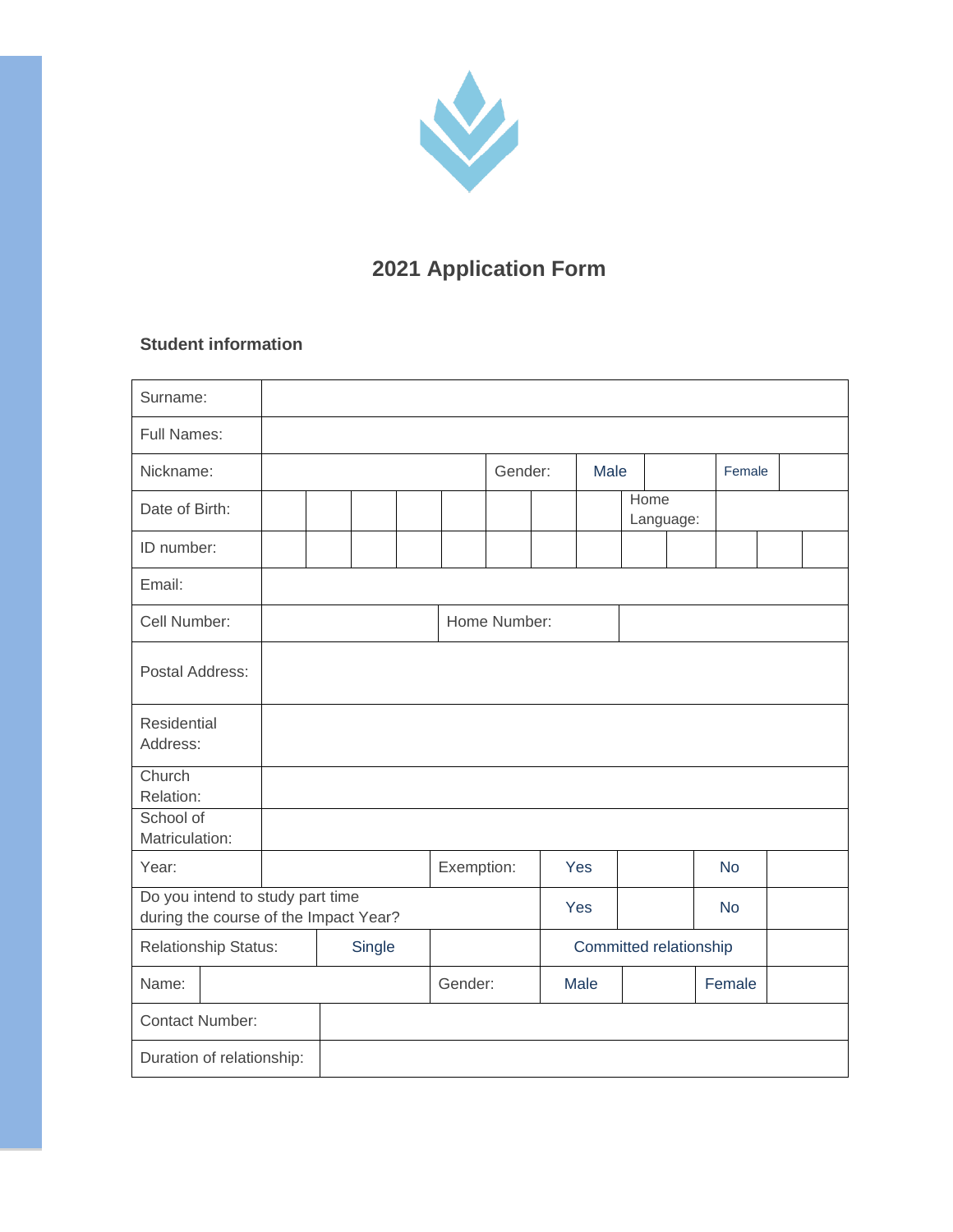

#### **Parent information**

| Father's Name & Surname: |  |  |       |  |  |       |  |  |
|--------------------------|--|--|-------|--|--|-------|--|--|
| Email:                   |  |  |       |  |  |       |  |  |
| ID number:               |  |  |       |  |  |       |  |  |
| Cell:                    |  |  | Home: |  |  | Work: |  |  |
| Postal Address:          |  |  |       |  |  |       |  |  |
| Residential              |  |  |       |  |  |       |  |  |
| Address:                 |  |  |       |  |  |       |  |  |
| Occupation:              |  |  |       |  |  |       |  |  |

| Mother's Name & Surname: |  |       |  |  |       |  |  |
|--------------------------|--|-------|--|--|-------|--|--|
| Email:                   |  |       |  |  |       |  |  |
| ID number:               |  |       |  |  |       |  |  |
| Cell:                    |  | Home: |  |  | Work: |  |  |
| Postal Address:          |  |       |  |  |       |  |  |
| Residential              |  |       |  |  |       |  |  |
| Address:                 |  |       |  |  |       |  |  |
| Occupation:              |  |       |  |  |       |  |  |

#### **Family Structure**

| Parents:       | <b>Single</b>          |  | <b>Married</b> |                 | <b>Divorced</b>         |
|----------------|------------------------|--|----------------|-----------------|-------------------------|
|                | <b>Father deceised</b> |  |                | Mother deceised | Brother/sister deceised |
| Siblings:      |                        |  |                | Ages:           |                         |
| Occupation(s): |                        |  |                |                 |                         |

#### **Person responsible for account**

| Name & Surname:        |  |       |  |  |       |  |  |
|------------------------|--|-------|--|--|-------|--|--|
| Relation to Applicant: |  |       |  |  |       |  |  |
| Email:                 |  |       |  |  |       |  |  |
| ID number:             |  |       |  |  |       |  |  |
| Cell:                  |  | Home: |  |  | Work: |  |  |
| Postal Address:        |  |       |  |  |       |  |  |
| Occupation:            |  |       |  |  |       |  |  |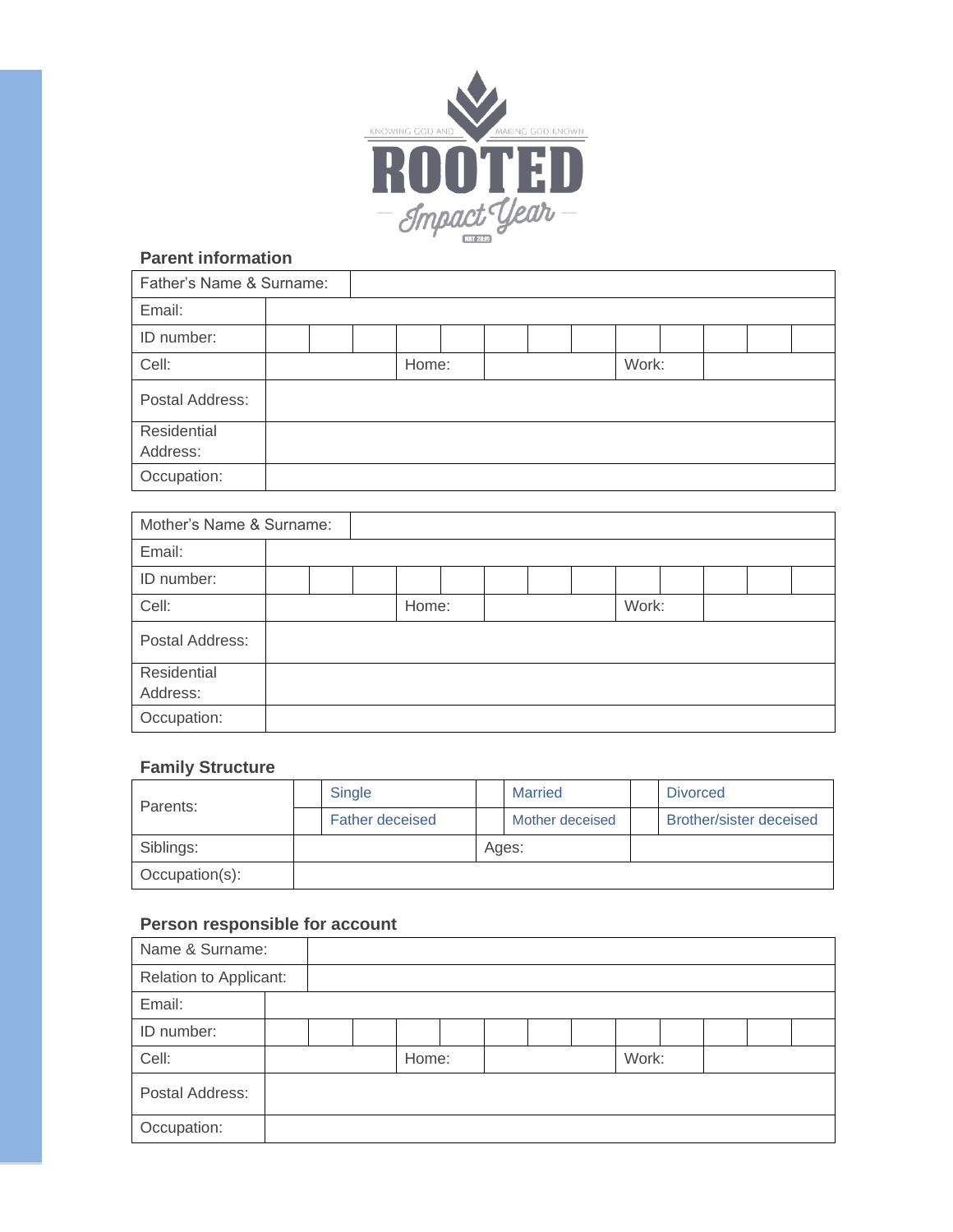

#### **Curriculum Vitae**

#### **Primary School**

| Academy        |  |
|----------------|--|
| <b>Sport</b>   |  |
| <b>Culture</b> |  |

#### **High School**

| Academy |  |
|---------|--|
| Sport   |  |
| Culture |  |
| Other   |  |

#### **Post School**

| Academy      |  |
|--------------|--|
| <b>Sport</b> |  |
| Culture      |  |
| Other        |  |

#### **Hobbies and interests**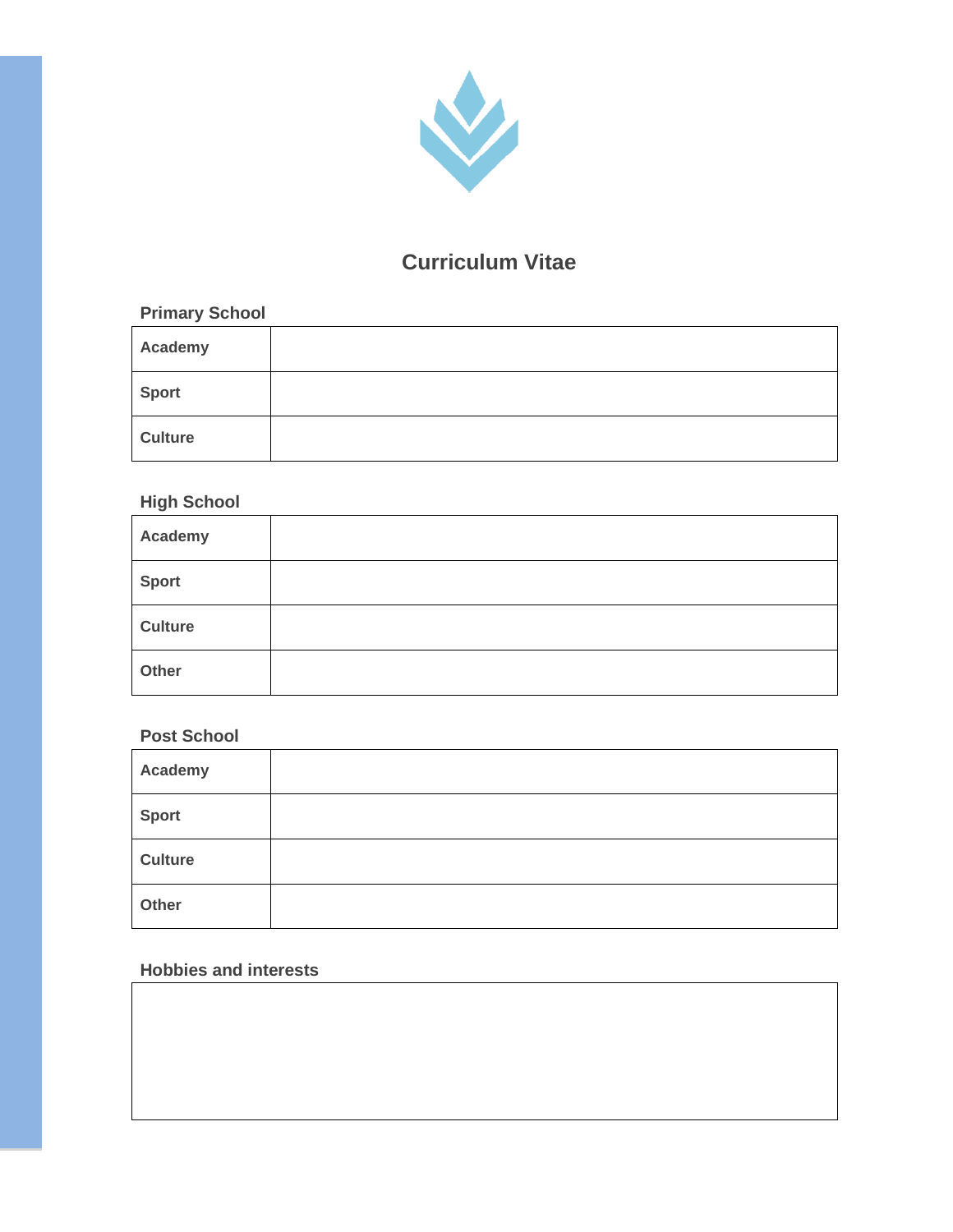

#### **Questionnaire**

Why do you want to join the Impact Year?

How and when did you come to conversion?

What do you intend on doing after the Impact Year?

Describe your personality.

What are your strengths?

What are your weaknesses?

In what areas of your life do you want experience growth?